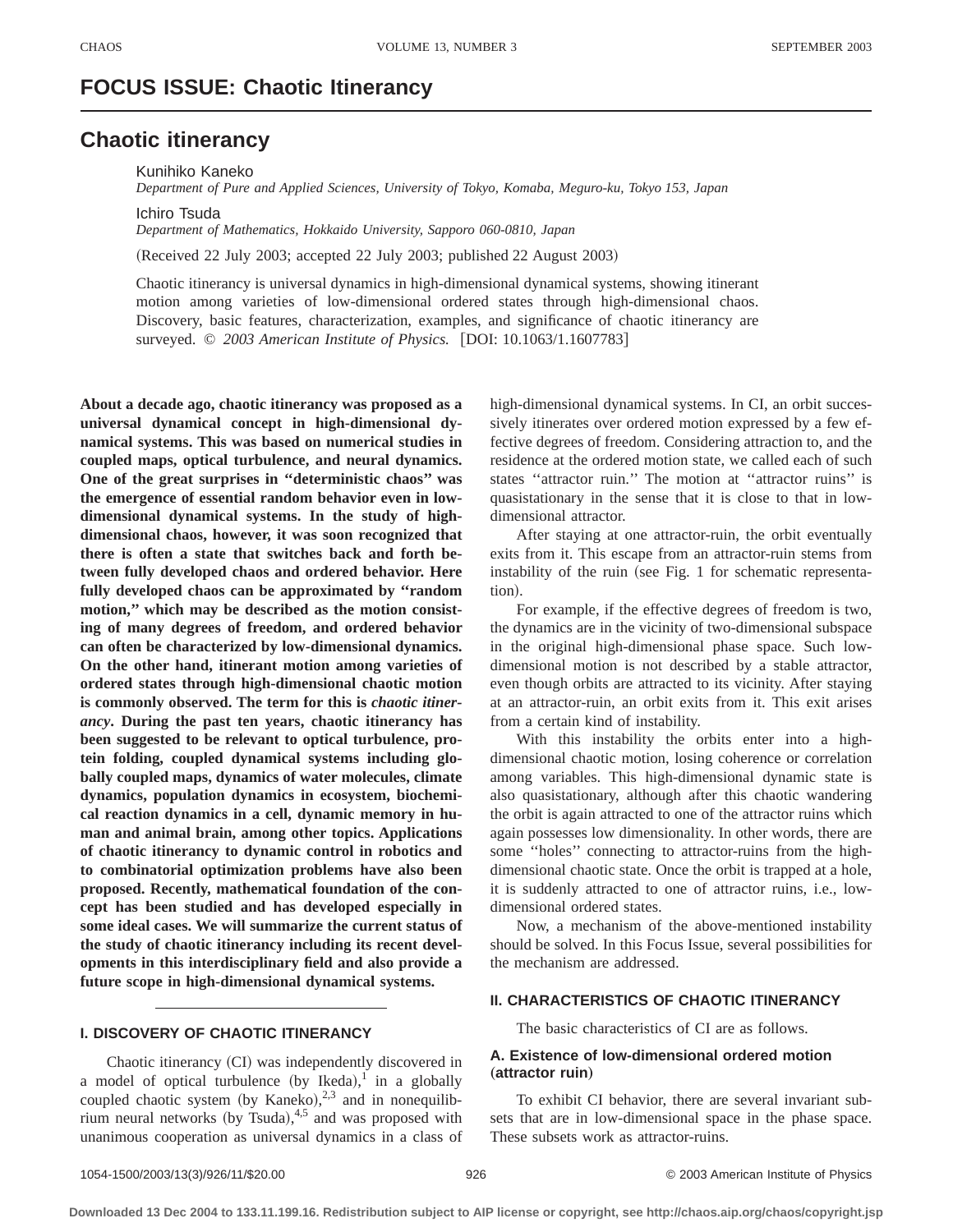

FIG. 1. Schematic representation of chaotic itinerancy.

In high-dimensional phase space, there can be stable and unstable (invariant) manifolds connecting each of the invariant sets. To realize attraction to the neighborhood of this invariant set, the dimension of stable manifold must not be negligible in a whole space, in other words, at least a Lebesgue measure of the basin of such an invariant set is positive. On the other hand, this low-dimensional manifold cannot be an attractor in the whole space since there is at least nonzero dimensional unstable manifold along which the orbits leave the neighborhood of such an invariant set. In this regard, it is natural to call the geometric structure representing such low-dimensional ordered motion an attractor ruin.

In dynamical systems having some symmetry, there exists the case that a whole system can be decomposed into several low-dimensional invariant subspaces, according to which the whole dynamical behavior can be characterized by the union of the behaviors in subspaces. As is clearly seen by the definition of invariant subspace, once the motion is restricted to this low-dimensional subspace, the orbit stays there.

As a typical example, let us consider a globally coupled system consisting of identical elements showing chaotic dynamics (see Sec. III for details). Synchronization of all elements provides a chaotic state. This chaotic state is invariant under any permutation of elementary maps. Since this group action commutes with the temporal evolution rule, this chaotic state is also invariant under temporal evolution. Furthermore, there could be states obtained by partial synchronization, i.e., synchronization only over some elements. Then, each of the states constitutes an invariant subspace. Some of these states can have positive Lebesgue measure of the basin of attraction. If this invariant set is unstable in a transversal direction to its invariant subspace, then the orbit is directed to other invariant subspaces from such chaotic invariant set. In such a case, wandering dynamics is observed as CI, and each invariant set, i.e., attractor restricted to each invariant space, is an attractor ruin.

## **B. Escape from low-dimensional motion through restricted path**

After the escape from low-dimensional states, the motion becomes high-dimensional. Since the region that an orbit escaping from an attractor ruin wanders is restricted in spite of this high-dimensionality, the itinerancy from one attractor ruin to another is distinct from random hopping among attractors with the help of external perturbations. On the other hand, due to this restricted path, the system maintains memory concerning the motion on attractor ruins which the orbit previously visited, and hence the history-dependent orbits are generated.

As mentioned earlier, dynamics for an exit from an attractor ruin is not represented by simple noise motion. An aspect of chaotic motion for the escape from an attractor ruin, however, may be expressed by state-dependent noisy dynamics. Then, it may be possible to discuss this aspect, by using a state-dependent noise, as a first-step approximate description. For example, escape statistics from an ordered state may be discussed by using multiplicative noise, where the noise strength explicitly depends on the state. In the present issue, Nakao and Mikhailov discuss this aspect.

### **C. Importance of marginal mode**

In CI, the attraction to low-dimensional motion and the escape from it are somewhat balanced over the long term. There are two extreme cases. If the former tendency wins, the motion falls onto a low-dimensional attractor, while if the latter wins, a high-dimensional irregular motion appears. For CI, balance between the two tendencies is required.

This balance leads to neutral stability of some modes. The stability of this kind can be described by the Lyapunov spectra. As far as we have verified in numerical simulations of several high-dimensional dynamical systems exhibiting CI, there appear many exponents whose values are close to zero. The accumulation of the Lyapunov spectra to null exponents is one characteristic feature common to CI we have studied so far (see, e.g., Ref.  $6$ ).

This characteristic leads to a new type of instability that Sauer studies in this Focus Issue. He focuses on the study of a two-dimensional map with extremely slow convergence or nonconvergence of zero-Lyapunov exponent and its large fluctuation. Although chaotic itinerancy is a concept in highdimensional dynamical systems, Sauer's model expresses one of the essential characteristics of chaotic itinerancy. Sauer investigates the possibility of sensitive dependence on additive noise to this skeleton model and found the scaling law for natural measure. This suggests that the break of global stability is one of the essential characteristics of chaotic itinerancy.

In CI large fluctuations of null Lyapunov exponents are expected, as Sauer treats in his article. Indeed, fluctuations in the largest Lyapunov exponents are addressed as a typical case of CI in this Focus Issue by Tsuda and Umemura.

## **III. AN EXPLANATION OF CHAOTIC ITINERANCY IN A SYMMETRIC DYNAMICAL SYSTEM: A GLOBALLY COUPLED MAP**

One of the simplest models for high-dimensional dynamical systems is globally coupled dynamical systems. In particular, a "globally coupled map" (GCM) consisting of

**Downloaded 13 Dec 2004 to 133.11.199.16. Redistribution subject to AIP license or copyright, see http://chaos.aip.org/chaos/copyright.jsp**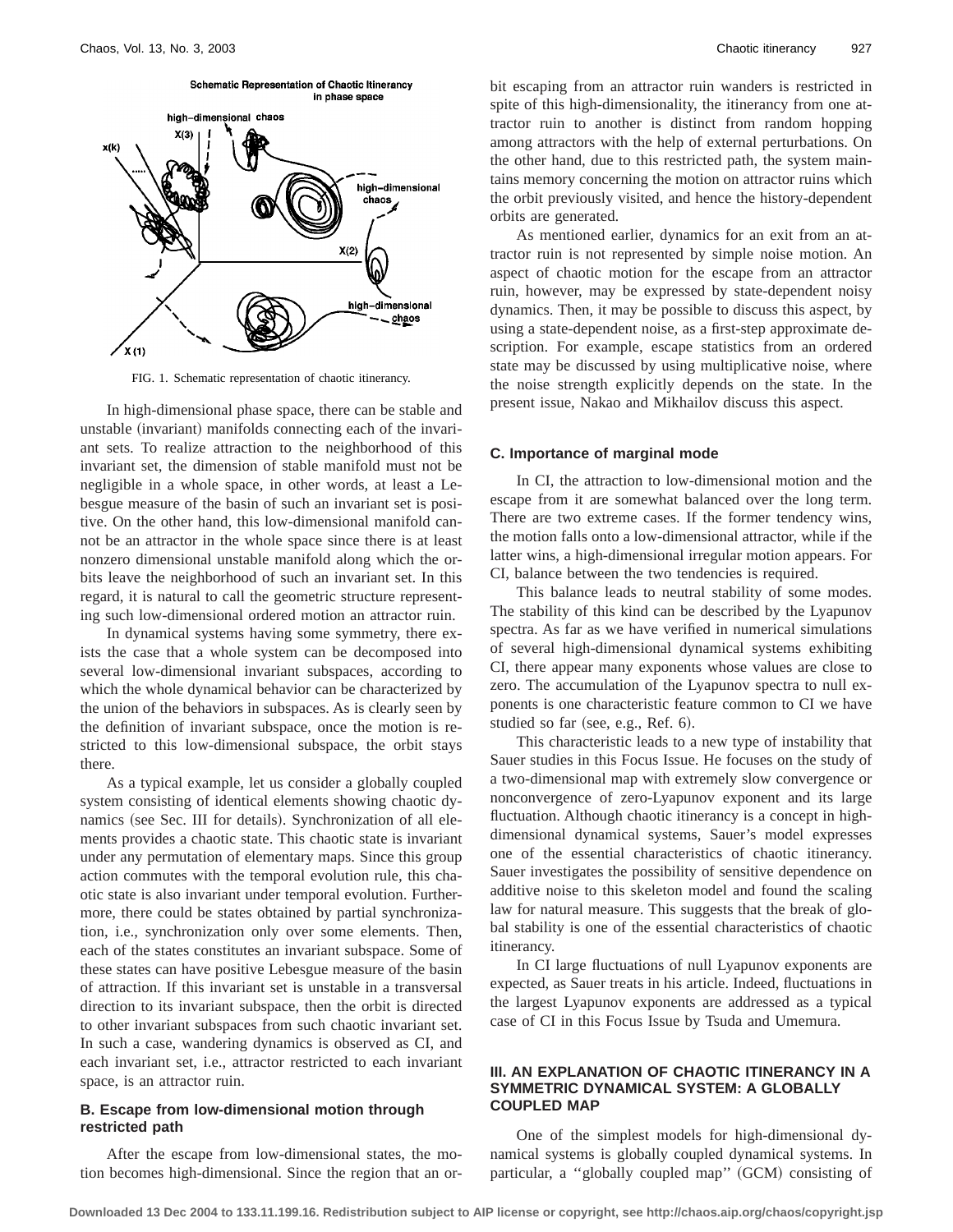chaotic elements<sup>2</sup> has been extensively studied, as a simple prototype model for chaotic itinerancy. A standard model for such GCM is given by

$$
x_{n+1}(i) = (1 - \epsilon)f(x_n(i)) + \frac{\epsilon}{N} \sum_{j=1}^{N} f(x_n(j)),
$$
 (1)

where  $n$  is a discrete time step and  $i$  is the index of an element  $(i=1,2,...,N=$  system size). The map  $f(x)$  is chosen so that the dynamics  $x_{n+1} = f(x_n)$  shows chaos. In particular, the logistic map  $f(x)=1-ax^2$  is often adopted. The model is just a mean-field-theory-type extension of coupled map lattices  $(CML).$ <sup>7</sup>

Through the average interaction, elements tend to oscillate synchronously, while orbital instability leads to destruction of such coherence. In the former limit, all elements oscillate coherently (*coherent phase*), while elements are completely desynchronized in the other limit of strong orbital instability (desynchronized phase). Between these cases, there is a case that elements split into clusters in which they oscillate coherently. Here a cluster is defined as a set of elements in which  $x(i) = x(i)$ . Attractors in GCM are classified by the number of synchronized clusters *k* and the number of elements for each cluster  $N_i$ . When the parameter characterizing nonlinearity  $(e.g., a$  in the above-mentioned logistic map case) is not large, observed attractors have a small number of clusters *k*. If the number of cluster *k* is small, the corresponding orbit is attracted to just lowdimensional attractor, i.e., at most *k*-dimensional. As the parameter is increased, these low-dimensional states lose the stability. If the instability is not large enough to lead to complete de-synchronization, the system often shows chaotic itinerancy. Here, low-dimensional attractor ruins are given by a state with a few number of clusters.

As an example, consider the case that this attractor ruin is given by a two-cluster state. Then the system is attracted to the neighborhood of two-dimensional plane  $(x(1),x(2))$  in the *N*-dimensional phase space. In CI, after the orbit stays in the neighborhood of this two-dimensional plane it leaves out of the plane. During the exit process, often the orbit approaches an almost coherent state, i.e., the state with  $x(1)$  $\approx$ x(2). In this GCM, when elements are totally synchronized, the dynamics are approximately represented by just a single map  $x_{n+1} = f(x_n)$ . Here this map shows stronger orbital instability than a clustered state with a few clusters. Hence as the orbit approaches this one-dimensional subspace in the two-dimensional subspace, it exists from the original two-dimensional subspace (see also the schematic Fig. 2). It is interesting to note that the effective degrees of freedom decreases before high-dimensional chaotic state appears. An explicit experimental realization of globally coupled dynamical systems is given by Kiss and Hudson in the present issue, as will be described later.

Let us reconsider basic characteristics in CI in this example. First, in this globally coupled dynamical system, invariant subspace is clearly defined from symmetry, whereby one can define a low-dimensional attractor ruin. On the other hand, high-dimensional chaotic motion is given by desynchronized dynamics. Second, paths to go out from the attrac-



FIG. 2. Schematic representation of attraction to, and escape from, an attractor ruin in chaotic itinerancy.

tor ruin are given by orbits passing through further restricted subspace among the subspace for the attractor ruin. Third, when CI is observed, desynchronization and synchronization are balanced over the long term. This leads to the accumulation of null Lyapunov exponents, as already mentioned.

As discussed earlier, each attractor ruin in GCM is given by the clustered state, characterized by the number of elements in each cluster  $(N_1, N_2, N_3, \ldots, N_k)$ . Hence stability analysis of clustered states gives a basis for the study of CI in GCM. Maistrenko and Panchuk analyzed the stability of clustering solution, as well as its basin in detail. In particular, they analyzed basin structure of partly desynchronized attractor, i.e., clustering with  $(N_1,1,1,\ldots,1)$  with  $N_1 \ge 1$ .

To study attractor ruins, we need to deepen our understanding in long-lasting transients within high-dimensional dynamical system. By using one-body distribution of the each value *x* for each element also, Chawanya analyzed the existence of such quasistable state and the transient length in a GCM consisting of tent maps.

# **IV. MILNOR ATTRACTOR AS A POSSIBLE REPRESENTATION OF ATTRACTOR RUIN**

An attractor ruin in CI possesses the structure of both global attraction to it from high-dimensional manifolds and escape from it through restricted region of its neighborhood. This structural feature is similar to that of a Milnor attractor. In this section, we discuss the possibility to characterize an attractor ruin with a Milnor attractor.<sup>8,9</sup>

Milnor attractor is defined as a (minimal) set that has positive measure of its basin of attraction.<sup>10</sup> This definition does not exclude the possibility that the orbits leave from the attractor, namely, the presence of unstable manifolds of the attractor. This is clearly excluded in the definition of conventional geometric attractor. Therefore, Milnor attractor is an extended concept of attractor and includes the conventional geometric attractor.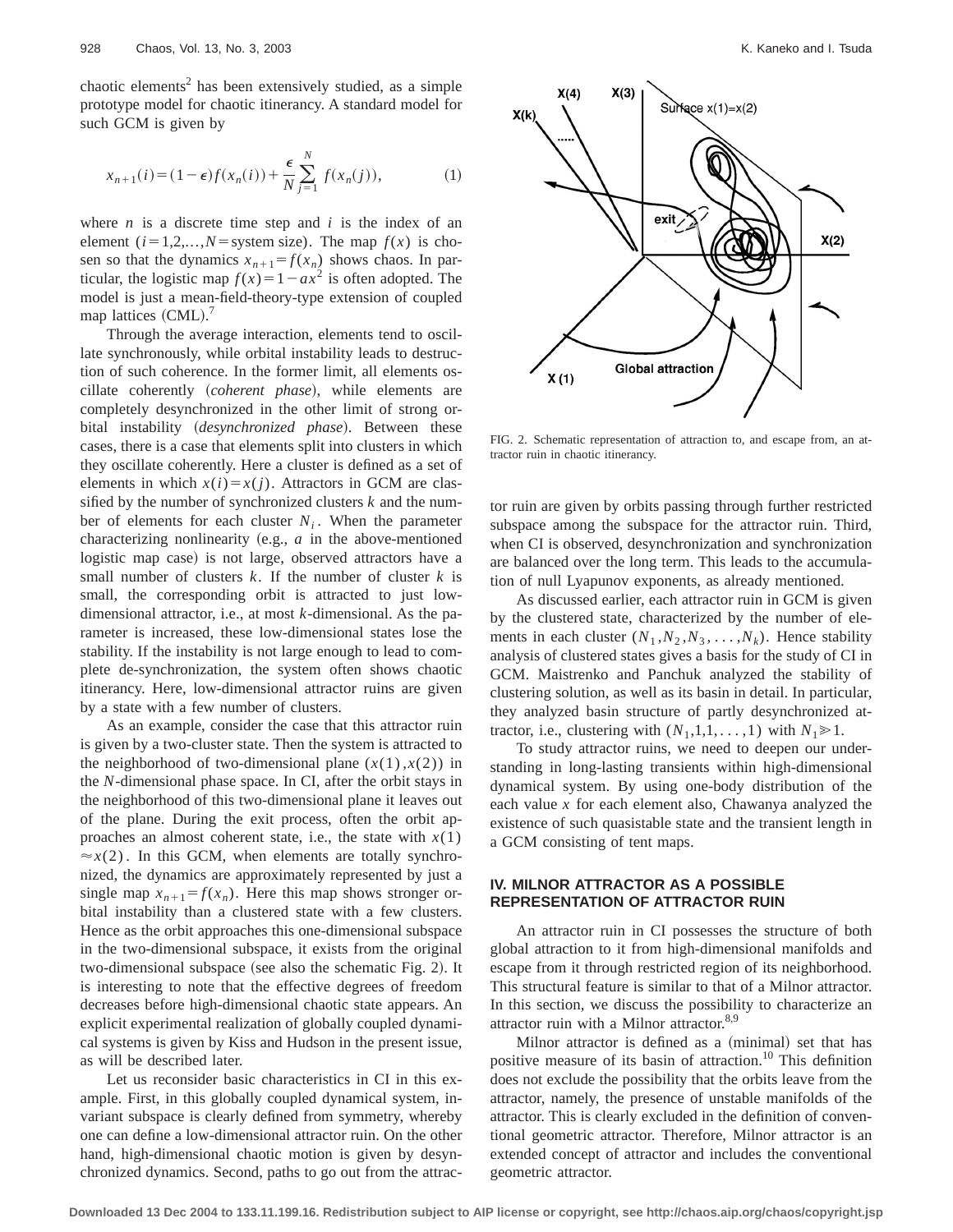In this way, Milnor attractor possessing unstable manifolds is unstable by perturbations of arbitrarily small size, but it still globally attracts typical orbital points. Here, we use the term Milnor attractor, only if it does not belong to the geometric attractor. If this Milnor attractor is chaotic, the basin is considered to be riddled.<sup>11</sup> This is the case for the present GCM model.

Existence of Milnor attractor in a symmetrically coupled system was first noted by Pikovsky and Grassberger.<sup>12</sup> The authors discuss a coupled map of two identical elements. Still, the Milnor attractor is not so common in a coupled system with few elements. Indeed, since Milnor attractor in the above-mentioned sense is not asymptotically stable, one might, at first sight, think that it is rather special, and appears only at a critical point like the crisis in the logistic map.<sup>10</sup> Often, such critical points exist only at specific points in the parameter space. Hence Milnor attractors might look nongeneric.

However, to our surprise, Milnor attractors are rather commonly observed around the border between the ordered and partially ordered phases in a globally coupled map,<sup>8,9</sup> when the number of degrees of freedom is larger than 5–10. It is suggested that the Milnor attractors are prevalent when the degrees of freedom having instability and globally coupled to each other, is larger than  $5-10^{13}$  This number 5–10 is also termed magic number  $7\pm 2$ , borrowing the terminology in psychology.<sup> $14,15$ </sup> We will come back to this problem in Sec. VI.

A Milnor attractor is invariant under the group action, say substitution of elementary individual systems, and is invariant under the dynamics because of commutability between the dynamics and the group action. Therefore, a Milnor attractor forms an invariant set and can be an attractor ruin. In this case, the presence of a Milnor attractor is closely related to the appearance of riddled basin.<sup>16</sup>

Note that the Milnor attractors satisfy the condition of the above-ordered states constituting chaotic itinerancy. Some Milnor attractors that we have found maintain global attraction, which is consistent with the observation that the attraction to attractor ruins in CI is global starting from a high-dimensional chaotic state. Here, note that attraction of an orbit to precisely a given attractor requires infinite time in differentiable dynamical systems, and therefore before the orbit is completely attracted to a given Milnor attractor, it may be kicked away. Then, the long-term dynamics can be constructed as the successive alternations of the attraction to, and the escape from, Milnor attractors. Hence the dynamics is represented by transition over Milnor attractors. This transition is generally asymmetric: when there is a connection from a Milnor attractor A to a Milnor attractor B, but not necessarily from B to A. The total dynamics is represented by the motion over a network, given by a set of directed graphs over Milnor attractors. In general, the ''ordered states'' in CI may not be exactly Milnor attractors but can be weakly destabilized states from Milnor attractors. Still, the attribution of CI to Milnor attractor network dynamics is expected to work as one ideal limit.

To make itinerancy over Milnor attractors recurrently, there should be multiple Milnor attractors in the system, and with time evolution, Milnor attractors should be visited repeatedly.

A system with multiple Milnor attractors is easily constructed by coupling dynamical systems, each of which produces a Milnor attractor. Using a CML constructed as such, Tsuda and Umemura investigated the role of Milnor attractor. They discovered that the CML with a system size 5, which is an intermediate case of CML and GCM in its effective coupling, produces CI via a ''higher order'' Milnor attractors, while a CML with a larger size produces, if any, only transient CI. Here, global coupling is necessary to produce CI via Milnor attractors, while the result also suggests the plausibility of the above magic number  $7\pm 2$  with respect to universal observation of Milnor attractors.

The existence of Milnor attractors in CI is not restricted to coupled map systems. In the neural network model by Tsuda, the Milnor attractor is likely to exist. Indeed, the observation of a ''critical circle map'' in the collective activity of neurons in the model<sup>4,5</sup> is a possible manifestation of it.

# **V. CLASSIFICATION OF CHAOTIC ITINERANCY IN A GENERAL CASE**

## **A. With regard to symmetry**

In Sec. IV, we discussed CI based on a study of a dynamical system with symmetry. In a globally coupled dynamical system of identical elements, there is permutational symmetry, while in a lattice system  $(CML)$ , there is translational symmetry. In general high-dimensional dynamical systems, such symmetry does not exist. Still, the study with the symmetric case may be relevant to a general case also.

*Case I.* With some transformation, the system may be mapped into a symmetric case. Let us consider a coupled dynamical system with nonidentical elements. In this case, with some nonlinear transformation of variables, discussion for the symmetric case will be applicable. Consider phase synchronization, for example.<sup>17</sup> Elements are not completely synchronized, but after some transformation of variables, they are regarded to be synchronized. Such generalization will be relevant to CI, in particular, for a globally coupled dynamical system with heterogeneous elements, including a coupled dynamical system consisting of elements with different time scales.

The paper of Fujimoto and Kaneko studies CI in a coupled dynamical system with distributed time scales (see also Ref. 18 for CI with distinct time scales). The model consists of elements with the same dynamics except their time scale. It is mapped to identical elements with the transformation of time scale by each. This coupled chaotic system with multiple time scales exhibits chaotic itinerancy with a mechanism of bifurcation cascade. Fast dynamics successively change slow dynamics, so that correlation is transferred to elements with a huge time scale difference. The work by Fujimoto and Kaneko opens a way to study chaotic itinerancy in frequency space.

The above-mentioned theoretical paper is also considered to give a model for dynamic effect of this intermingled time scale, studied by Kay for neural activity, as will be discussed in Sec. VII D.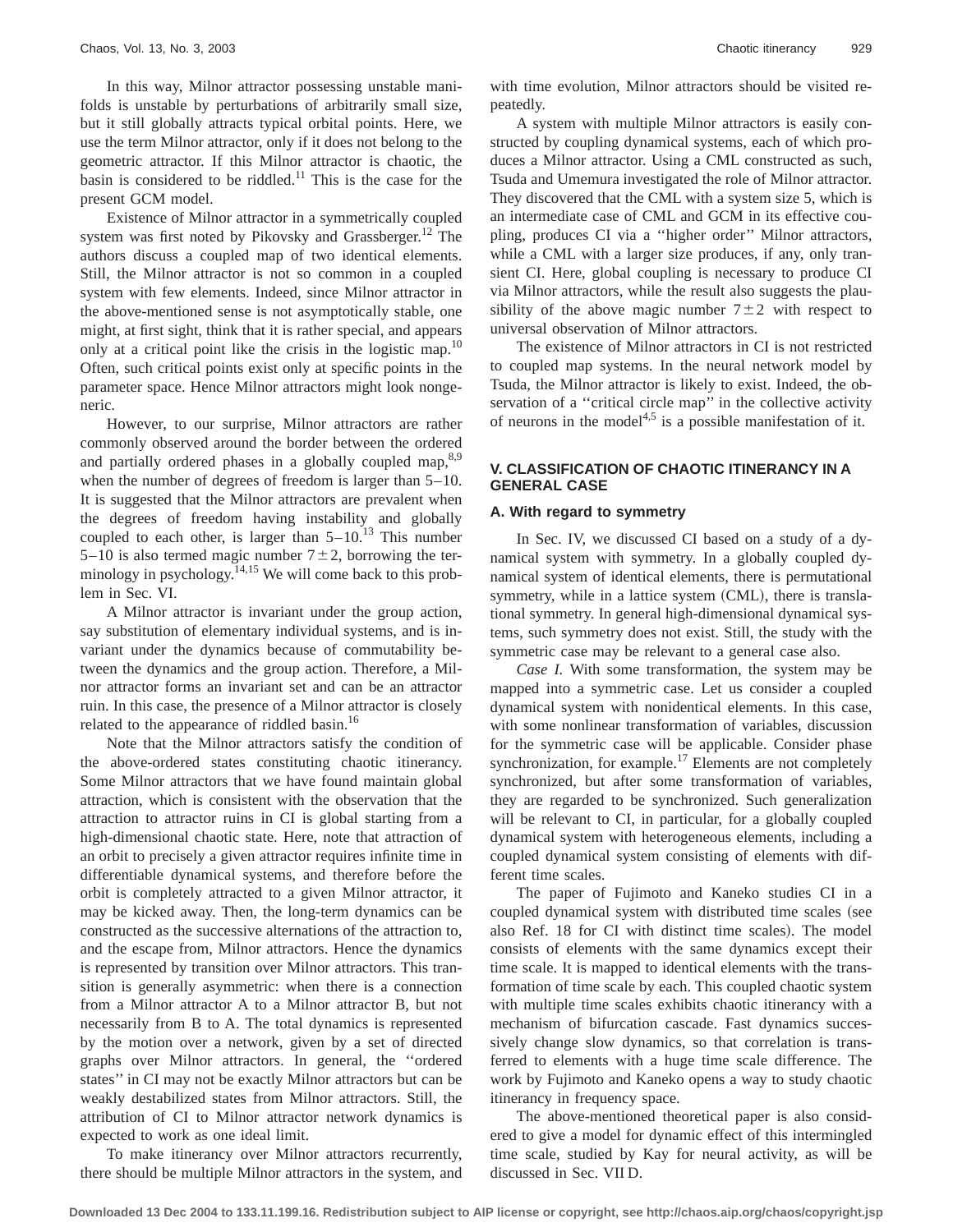*Case II: Intrinsically asymmetric case.* Generally, invariant subspace is not directly defined by the symmetry. In a typical situation for generating CI in this case, the invariant set possesses both stable and unstable manifolds (which are invariant) and the transition between invariant sets can occur via these invariant manifolds.

#### **B. From hypercycle to chaotic itinerancy**

As a transition over low-dimensional invariant sets, heteroclinic cycles are common with CI, and may be important for another possible mechanism of CI. In the heteroclinic cycle, an orbit visits successively the neighborhoods of the saddle-type fixed points. Here an orbit approaches a fixed point from the direction of its stable manifold, and after approaching close neighborhood of it, the orbit goes out of it through its unstable manifold and then asymptotically approaches a stable manifold of another fixed point. In other words, one unstable manifold of a fixed point is a stable manifold of another fixed point, and these manifolds form a cycle to switch among fixed points. The existence of such heteroclinic cycles has been discussed most extensively in a class of population dynamics model.<sup>19</sup>

However, in such a case if the heteroclinic orbits become chaotic or not is problematic. Heteroclinic cycles originally studied are nonchaotic and structurally unstable and are not suitable for a mathematical framework for chaotic itinerancy. It is possible to introduce chaotic dynamics to it as studied, for example, by Chawanya.<sup>20</sup> In the present issue, Ashwin *et al.* introduced a model for robust cycling between chaotic and equilibrium saddles. They explicitly design a system for robust cycle between invariant sets and saddles. In general, it will be important to study a robust cyclic process, by "thickening'' connection paths among invariant sets, so that the motion can include high-dimensional chaotic dynamics. Such a system gives one prototype of CI.

In general, saddle-type structures in phase space are important to chaotic itinerancy. In relation, the saddle-type structure in infinite dimensional systems is studied in this issue by Nishiura, Teramoto, and Ueda. Chaotic itinerancy that appears in a dynamical system with continuous space and time is analyzed by the interactions of saddle-type structures in phase space. A specific saddle-type structure has been discovered and analyzed. They studied a transitory dynamics of particle-like patterns in the Ginzburg–Landau equation, the Gray–Scott model, and a three-component reaction diffusion model, and suggest that localized steady or time-periodic saddle-type structures, called scattors, may play an important role in chaotic itinerancy in many partial differential equation systems.

In this Focus Issue Freeman studies human EEG with his  $1\times64$  electrode system that is a nontrivial extension of an  $8\times8$  electrode system that he invented for the previous studies of animal olfactory bulb. Freeman has discovered a curious instability that reveals sudden jumps in phase which are synchronized in a very wide range. Such jumps are asynchronous across the midline separating the left and right hemispheres and also across the central sulcus separating the frontal and parietal lobes. The time duration between sudden jumps changes chaotically. This indicates that chaotic transition between synchronized states occurs in some areas of the cortex and also between asynchronous states in other areas. Since a transition is very sharp, this may be related to the transition by the appearance of heteroclinic cycle. If the existence of heteroclinic orbits is verified, the present findings of Freeman could provide a new example of CI.

### **C. Classification by the form of ordered motion**

Each motion at an attractor ruin is not necessarily chaotic. In some cases, it can be fixed point, limit cycle, or quasiperiodic. For example, CI observed in the paper of Otsuka *et al.* in the present issue is based on quasiperiodic and frequency locking states. If the fixed point is ordered motion, noise is necessary to make a switching as discussed in the nonequilibrium neural network model by Tsuda.4

The noise may play the role of producing positive measure of support of ordered motion which allows the riddled basin to appear. Kozma treats the KIII model originally introduced by Freeman, and discusses a type of ''attractor crowding.'' Kozma also found a similar noise effect to that Liljenstrom found in a model of the olfactory system. Chaotic itinerancy with multiplicative noise that was introduced in the form of stochastic renewal of neural dynamics was studied by Tsuda *et al.* about 15 years ago. Statistics of bursts from a stationary state by multiplicative noise is also studied by Nakao and Mikhailov.

A similar transition phenomenon in the system with riddled basins has also been found by Grebogi *et al.*, <sup>21</sup> by introducing additive noise to such a system. In the present article Kozma addresses the role of additive noise in the ''attractor crowding'' of the KIII model. He discovered a stabilization of chaotic orbits by noise and also the appearance of maximum in signal to noise ratio in the chaotically itinerant state.

#### **D. Degree of path**

There seem to be several types of ''chaotic itinerancy'' covered by this general definition for it. One classification may be possible according to the degree of correlation between the ordered states visited successively. If the paths for the transitions between the ordered states are narrow, the correlation between successive ordered states is high. On the other hand, the correlation is low if the memory on the previous states is lost due to high-dimensional chaos during the transition.

#### **1. Cases with strong correlation**

If the connectivity among degrees of freedom is sparse, the path can often be very much restricted to some specific portion in the total phase space. For example, consider a system with local coupling in space such as the one typically realized in a coupled map lattice (CML). Switching over several traveling wave patterns is observed in this  $CML<sub>1</sub><sup>22</sup>$ where the traveling wave is a global phenomenon covering all lattice points. Hence, the switching of wave patterns can be interpreted as an example of chaotic itinerancy. In this case, although the transition occurs through a chaotic state,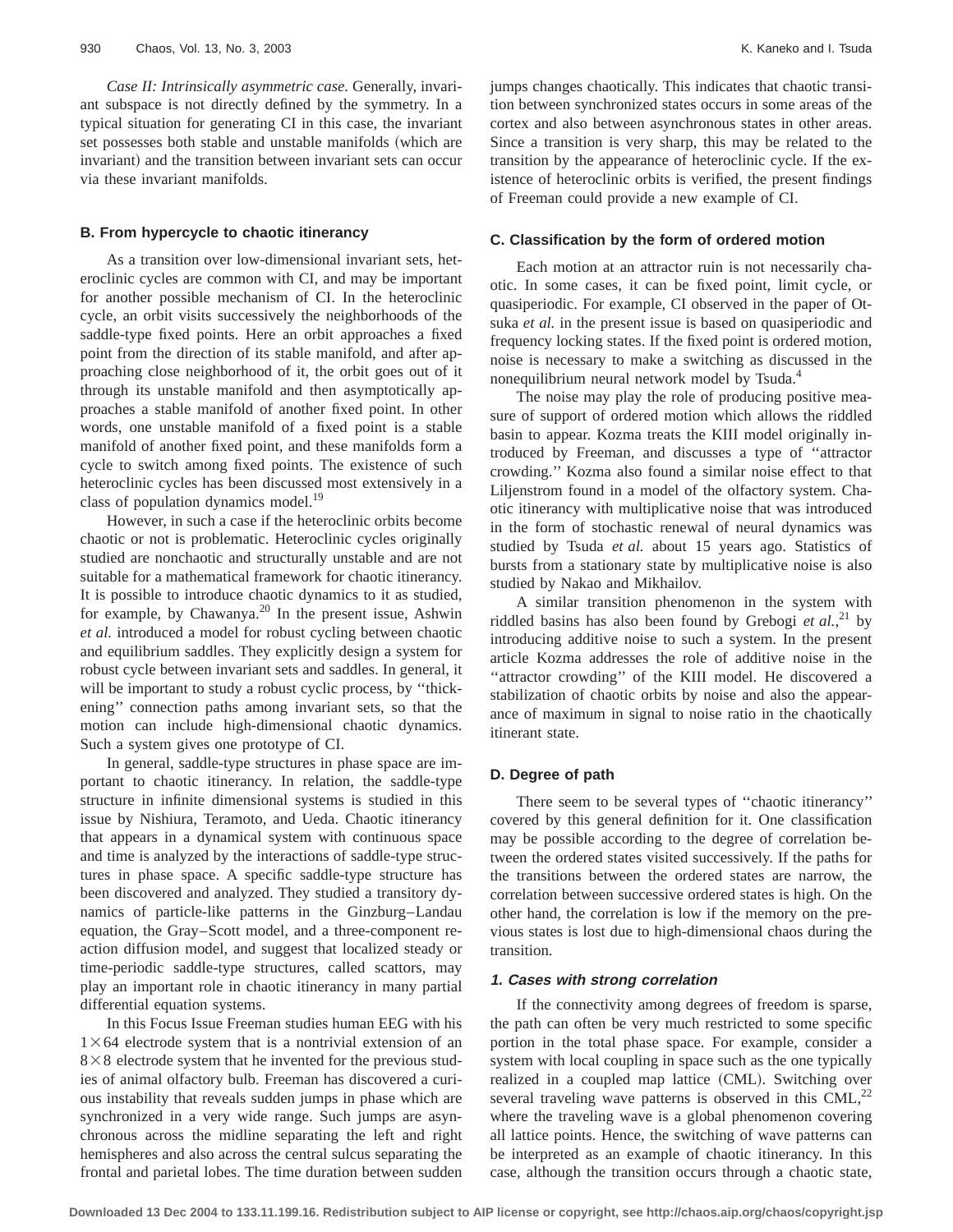its dimension is too low to allow for a variety of destinations. Indeed, the transition over wave patterns is rather limited. It seems that CI in optical turbulence by Ikeda<sup>1</sup> also belongs to this class.

The extreme case for low-dimensional path is heteroclinic cycle, where connections are made only by onedimensional unstable and stable manifolds. Chaotic itinerancy realized by ''thickening heteroclinic cycle,'' as discussed in Sec. IV B, has still limited path connection, and belongs to this case with strong correlation.

## **2. Cases with weak correlation**

For the chaotic itinerancy in the GCM, there is a huge number of invariant sets, given by the clustering condition. The chaotic itinerancy occurs among such a huge number of possible attractor ruins. If the orbit passes through highdimensional desynchronized state, and it lasts relatively long, there remains little correlation between two successive attractor ruins. The memory of the previous state decays during the transition.

#### **3. Cases with medium correlation**

In GCM, all elements are connected to all others, which make paths rather high-dimensional. By restricting the connection, the path has more restrictions. For example, Nozawa studied a GCM where the coupling strength among the elements is not uniform but sparse, by borrowing Hopfield-type neural network.23 As a result, the number of ''attractor ruins'' is reduced and the paths between such attractor ruins are much limited. Hence there is larger correlation between the patterns before and after a transition. Such restriction in the path is also imposed in Tsuda's nonequilibrium neural network model, $^2$  which leads to long-time hysteresis over retrieved patterns.

In these chaotic itinerancy models, the unstable manifold of the attractor ruins has a relatively low dimension. In this respect, the correlation between memory states may determine the dimensionality of the transition in such a way that a strong correlation generates a low-dimensional transition path, whereas a high-dimensional transition path is generated in a weak correlation case.

# **VI. UBIQUITY OF CHAOTIC ITINERANCY IN A ''HIGH''-DIMENSIONAL SYSTEM**

Through numerical studies for a variety of models with many degrees of freedom, chaotic itinerancy seems to be ubiquitous, when the system is neither too disordered losing correlation among degrees of freedom nor too ordered attracted to low-dimensional attractors.

One question here remains: How many dimensions are required to be ''sufficiently high-dimensional?'' How high should the connection among degrees of freedom be? Or, in other words, to what point of the argument so far is dimensionality or connectivity relevant?

There is no decisive answer as yet, although relevance of combinatorial complexity is discussed in Ref. 13: As the number of coupled elements *N* increases, the combinatorial variety of grouping (clustering) of these degrees of freedom increases with the factorial order of  $N$  [say  $(N-1)!$ ], while the volume of phase space expands only exponentially. Hence the combinatorial variety surpasses the increase of phase space volume at some *N*, beyond which the distance between an attractor and its basin boundary may drastically decrease, leading to the increase of fraction of Milnor attractors.24 Now, several attractor ruins are formed, and CI may be rather commonly observed.

Let us expand upon the above-presented discussion a little bit. Consider a one-dimensional phase space, and a basin boundary that separates the regions of  $x(1) > x^*$  and  $x(1) \leq x^*$ , while the attractor in concern exists at around  $x(1)=x_A\leq x^*$ , and the neighboring one at around  $x(1)$  $=x_B > x^*$ . Now consider a region of *N*-dimensional phase space  $x_A \leq x(i) \leq x_B$ . If the region is partitioned by (basin) boundaries at  $x(i) = x^*$  for  $i = 1,...,N$ , it is partitioned into  $2<sup>N</sup>$  units. Since this partition is just a direct product of the original partition by  $x(1)=x^*$ , the distance between each attractor and the basin boundary does not change with *N*.

On the other hand, consider a boundary given by some condition for  $(x(1),...,x(N))$ , represented by a (possibly very complex) hyperplane  $C(x(1),...,x(N))=0$ . In the present system with global couplings, many of the permutational changes of  $x(i)$  in the condition also give basin boundaries. Often, the condition for the basin can also have clustering  $(N_1,...,N_k)$ , since the attractors are clustered as such. Then the condition obtained by the permutation of  $C(x(1),...,x(N))=0$  gives a basin boundary also. The number of such segments of the boundaries increases combinatorially with *N*, roughly speaking on the order of  $(N-1)!$ , when a variety of clusterings is allowed for the boundary. Now the *N*-dimensional phase space region is partitioned by  $O((N-1)!)$  basin boundary segments. Recalling that the distance between an attractor and the basin boundary remains at the same order for the partition of the order of  $2^N$ , the distance should be drastically decreased if  $(N-1)!$  surpasses  $2^N$ . Since for  $N>5$ , the former increases drastically faster than the latter, the distance should decrease drastically for  $N>5$ . Then for  $N>5$ , the probability that a basin boundary touches with an attractor itself will be increased. This argument is applied for any attractors and their basin boundary characterized by complex clusterings having combinatorial complexity. Although this explanation may be rather rough, it gives a hint to why Milnor attractors are so dominant for  $N \ge (5 - 10)$ . In this sense, the dimension necessary for prevalence of CI could be ''magic number seven plus minus 2." <sup>13</sup>

As discussed earlier, attractors are sometimes crowded in the phase space if the dimension of the phase space is ''high.'' Freeman and his colleagues discuss this attractor crowding, in a model of the olfactory bulb, the so-called KIII model. A mesoscopic system in each different hierarchy is studied by Freeman, Kozma, and Kay also in this issue.

#### **VII. CHAOTIC ITINERANCY IN NATURE**

## **A. Hamiltonian system: Relevance to energy conversion**

So far we have discussed CI in a dissipative system, where attractor concepts are important. To a Hamiltonian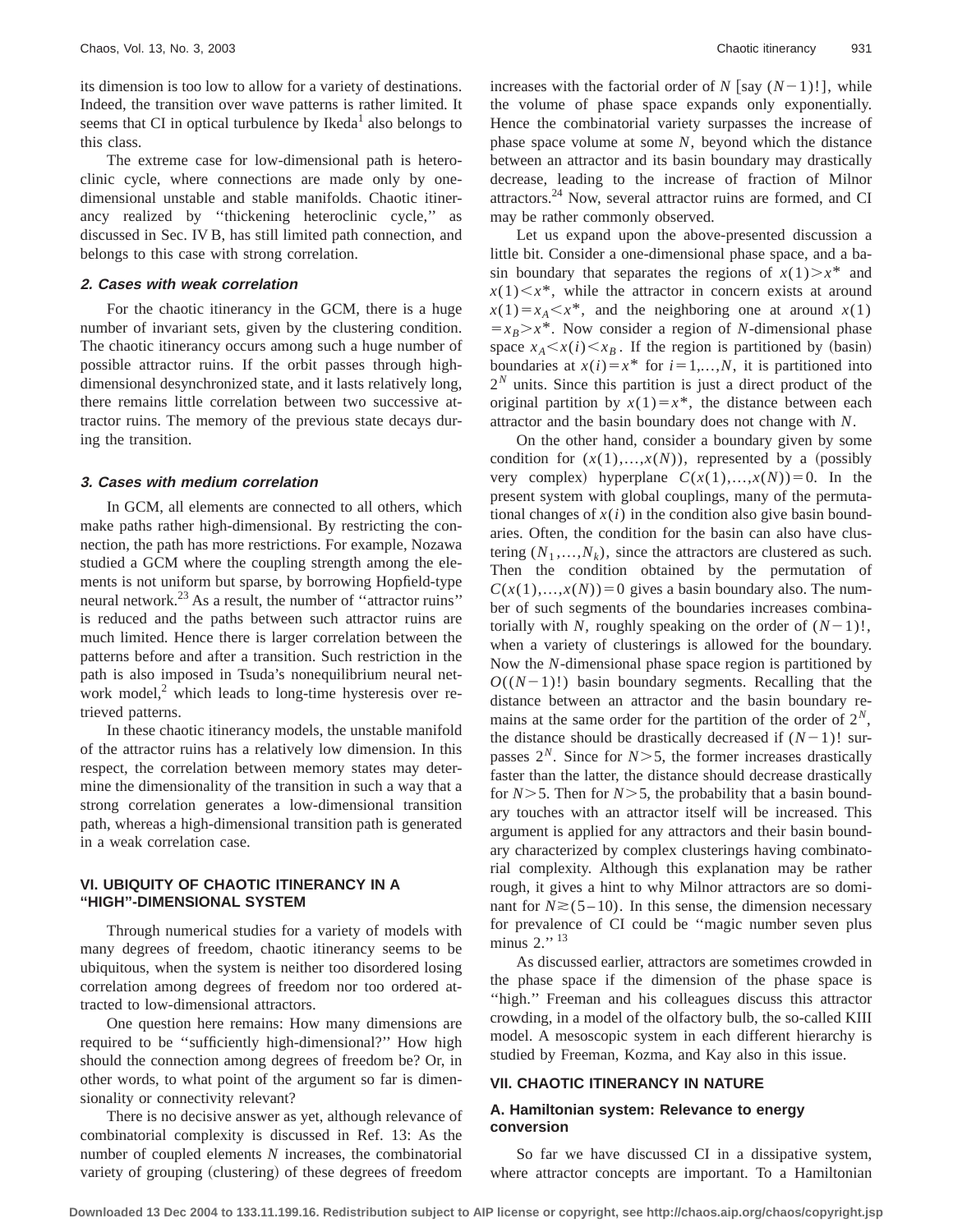system, the attractor concept is not applicable. Still, itinerant motion over several quasistationary states is often observed in a Hamiltonian system with many degrees of freedom. There, the system of concern is confined at a state with some ordered structure over long time span, while chaotic motion with a small amplitude remains. At this ordered structure, degrees of freedom are separated into groups, and elements (modes) within each group show highly correlated motion. On the other hand, motions of elements belonging to different groups are approximately disjointed. After residence at one of such ordered states, degrees of freedoms that were roughly disjointed start to interact, which makes the system leave out of the ordered state. There, with mode couplings, stronger chaotic motion appears, which later is replaced by another ordered state suppressing strong chaos and separation of degrees of freedom. In this sense, it is fair to adopt the term chaotic itinerancy for such Hamiltonian dynamics also.

This type of CI was first discussed by Konishi and Kaneko, $25$  in a globally coupled pendulum system, while similar dynamics were soon observed in a self-graviton system.<sup>26</sup>

In some sense, one might think that such itinerancy over several ordered states is just thermal hopping dynamics over energy local minima in a potential landscape, as was traditionally discussed. Although both the CI dynamics here and the standard hopping process are common as transition phenomena over states, the transition in CI is clearly distinguishable from a thermal activation process. CI is due to deterministic dynamics with several degrees of freedom, and not by random motion from heat bath. In the itinerant motion, the energy is not dissipated to whole degrees of freedom as "heat." This feature may bring about deviation from traditional Arrhenius law, i.e., the transition probability with  $\exp(-\Delta E/kT)$  form for the switching from one state to another over the energy barrier with  $\Delta E$ .

Hence, chaotic itinerancy may give new insight into the problems so far discussed just as random hopping among several metastable states over energy barrier. In contrast to this standard viewpoint, there can be a directional motion for the switching from one state to another in CI. Itinerant motion in molecular dynamics of glass is studied by  $\text{Shinjo}^{27}$ from this viewpoint, while molecular dynamics simulation of water again suggests nonrandom itinerancy over several inherent structures.<sup>28</sup> Recently, dynamics of surface atoms penetrating into micro-clusters is investigated by Kobayashi *et al.*, <sup>29</sup> where rapid diffusion of atoms is observed as a universal feature of small clusters, and is discussed from a viewpoint of chaotic itinerancy.

Macromolecules like protein may have complex dynamics within, and are also candidates for, a system to exhibit CI. Indeed, protein folding was discussed from this viewpoint by Matsumoto, while a simpler model for it is included in this issue by him. He has found unidirectional motions with high probability in the folding process, in a Hamiltonian system of double-well applied random perturbations. He discovered a dynamical mechanism of the appearance of this nonergodic motion.

Directional motion in CI may also give a robust mecha-

nism for energy conversion. This problem is discussed by Nakagawa and Kaneko in the present issue, who describe conversion of injected energy to a certain directed motion in a model inspired by molecular motor experiments studied as an elementary process of muscle contraction. They simulate a simple Langevin dynamics with several degrees of freedom and have found relevance of transient chaotic behavior to energy conversion.

Both of the two systems are dynamic mesoscopic systems in the sense that a macroscopic state cannot be represented by a simple order parameter but a certain timedependent ordered motion at a mesoscopic level is important. These models suggest that CI plays an essential role in the energy transfer of macromolecular systems by activating the process of conversion from ergodic motion to nonergodic motion. In general, it will be important to study functions of enzyme or molecular motor from the viewpoint of CI.

#### **B. Physico-chemical experiments**

A variety of physical and chemical systems with many degrees of freedom shows itinerant motion over several quasistable ordered states, through irregular motions associated with many degrees of freedom. So far, in the traditional picture taken for such phenomena, one assumes each state as a ''metastable state'' as in the local minimum of potential landscape, and then assume the switching over the states as random hopping over barriers triggered by (thermal or other) noise. However, in recent observations, there are several phenomena that do not fit well with such standard ''static'' 1''stochastic'' picture. These phenomena may be understood as chaotic itinerancy.

An example in physics was first presented in optics with excitations of multiple modes. Indeed, one of the first discoveries of chaotic itinerancy was due to the theoretical model of optical turbulence, as mentioned. Later, further examples are found both theoretically and experimentally.  $30-32$ In the present issue, Otsuka *et al.* studied the dynamics of a globally coupled three-mode laser, and observed self-induced switching over several modes of oscillation.

Global coupling often leads to itinerant dynamics. An example is given by Nasuno's experiment on quasi-twodimensional gas-discharge system. In the system, localized, luminous spots are formed. With the increase of discharge current, they form a ''molecular-like cluster,'' which, with further increase of the current, show switching over several quasistable internal structures, with intermittent rearrangement of mutual positions of spots. Whether this switching process is understood as chaotic itinerancy or not is yet open, but this itinerancy, at least, seems rather different from random hopping over the local structures.

One of the most beautiful experimental demonstrations of globally coupled chaotic systems is an array of coupled electro-chemical oscillators, developed by Kiss and Hudson.33,34 Previously they showed that the system shows coherent, ordered, and desynchronized phases, with the change of coupling parameter among arrays, where clusters of elements with mutual coherent oscillations are formed. In the paper in the present issue, they showed experimental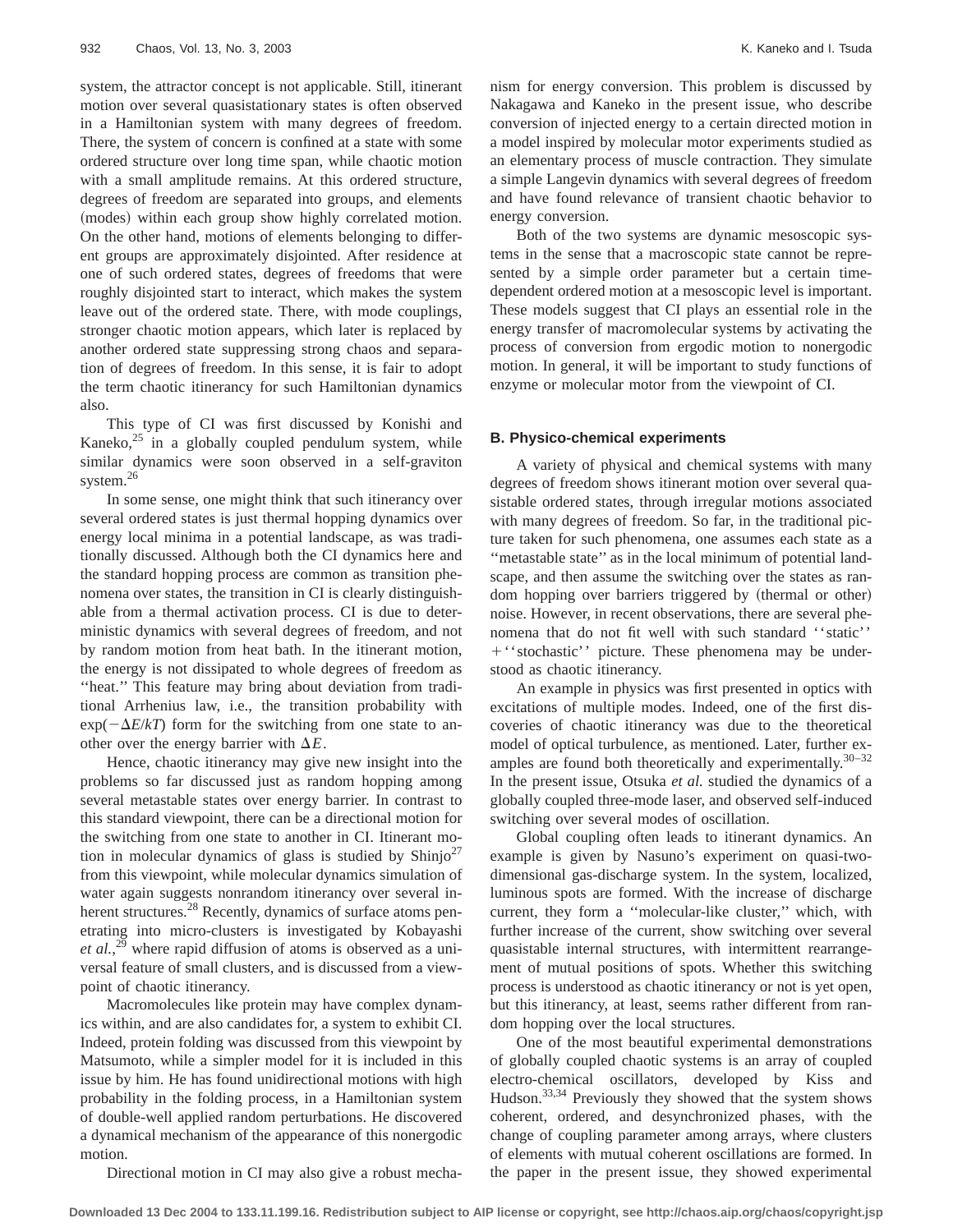demonstration of chaotic itinerancy, by measuring the precision-dependent clusters and analyzing them as hierarchical cluster trees, as introduced in Ref. 2. Change of effective degrees of freedom is directly computed. Their results show remarkable similarity with those observed in globally coupled maps.

As fluid turbulence provided a variety of examples for chaos, it can also be an experimental testbed for chaotic itinerancy. In a coupled map lattice model for Rayleigh–Benard convection, switching over several roll patterns is observed and characterized as chaotic itinerancy.<sup>35</sup> There are also corresponding experimental results, although detailed analysis with regard to chaotic itinerancy is not yet published. In electrohydrodynamic convection of nematic liquid crystal, Sano *et al.*<sup>36</sup> observed formation and collapse of target patterns, that may belong to chaotic itinerancy over several patterns also.

At a much larger scale, atmosphere dynamics may exhibit chaotic itinerancy. Indeed, by using an atmospheric model with realistic topography, Itoh and Kimoto $37,38$  found a CI phenomenon, in which the atmosphere system stays within attractor ruins for a long time, moving promptly among them. They found preferred routes in transitions among attractor ruins. Interestingly, these characteristics coincide well with those of weather regimes in the real atmosphere.

#### **C. Biology**

A biological system is often composed of many dynamic elements. A multicellular organism consists of cells with internal biochemical reaction, while an ecosystem consists of populations of several species. Due to dynamics of elements, they sometimes synchronize, or form a cluster of synchronized elements, or differentiate into several clusters. Sometimes, these dynamics are not stationary, but the clusters may change in time. There CI may appear, and can be relevant to dynamic change of mutual relationship, to provide evolvability, and to sustain diversity.<sup>39,40</sup> Although decisive experimental demonstrations are not yet available, several theoretical models are studied, to imply the possible relevance of chaotic itinerancy for evolvability of biochemical reaction dynamics, $41$  differentiation from stem cells, $42$  and diversity in an ecological system $43$  (see also Sec. VIII B).

## **D. Brain**

Chaotic itinerancy has also been addressed in neurophysiological experiments with animals and even humans. Freeman established the presence of chaotic behavior, its realization by noise through attractor crowding and its functional significance. The transition between multiple wings of quasiattractors during a motivated perception process and also during learning was interpreted by chaotic itinerancy. Kay observed an itinerant behavior in local field potential as characterized to be nonstationary transitory dynamics in the animal cognitive and behavioral experiments with rats brain including an entire olfactory system and hippocampus. Recently, Freeman discovered a curious transition phenomenon in human EEG. He tries to interpret, in this issue, the sharp transition in terms of chaotic itinerancy, as we already mentioned. Kay found a dynamics at three time scales: slow, fast, and intermediate modes. Among others, medium time scale events unpredictably change with a strong correlation with animal performance. Kay proposes in the present issue the folding of different time scales as a mechanism for chaotic itinerancy.

Another important finding in physiological experiments in relation with chaotic itinerancy is chaotic alteration between synchronization and desynchronization of the activity of neural assemblies. The first finding was made by Gray.<sup>44</sup> He observed this type of chaotic alteration in cat visual cortex. It is often observed that integrated electric potential of neuron assemblies strongly correlates and is synchronized between even far separated regions when an appropriate stimulus is input. However, this synchronization does not last for a long time. It changes chaotically to desynchronized chaotic states after a few hundred milliseconds. This alteration looks like chaotic itinerancy. Tsuda *et al.*<sup>45</sup> have proposed a neuronal model with gap junction couplings that is a diffusion type of coupling to provide a dynamical mechanism of this chaotic alteration.

Raffone and van Leeuwen found an alteration between synchronization and desynchronization in a layered network model with the three-variable Hindmarsh and Rose model. They correctly discuss in the present issue the importance of chaotic transitory process in simultaneous retrieval of memories, taking into account cognitive behaviors. Although their synchronization and desynchronization observed in assemblies of model neurons are relative, this seems to represent a rather realistic model.

Han and Postnov found chaotic itinerancy in the diffusively coupled Morris–Lecar neural system, where the transitory phenomena appear among three unstable states: inphase and antiphase synchronized states and small amplitude nonfiring state. By their work in the present issue, it turns out that chaotic itinerancy provides a new route to chaos via resonant torus breakdown. The diffusive coupling adopted by Han and Postnov can be interpreted as a representation of gap junction coupling of neurons which has widely been observed in animal and human brain, even in the neocortex. Their system is relatively low-dimensional, but show a new mechanism of chaotic itinerancy which may hold also in high-dimensional systems like gap junction coupled neural systems.

A neural model for chaotic itinerancy is addressed in the present issue in two directions. One is a numerical study in a large scale system that is presented by Nara, and the other is a mathematical study in a prototype model of a chaotic neural network of a small scale that is presented by Kitajima *et al.*

Nara has studied an effect of chaotic search in the problem of association of memories. Nara and his colleagues have used a recurrent neural network with limit cycle oscillations which represent memories. In the present article, Nara clarifies that chaotic itinerant behaviors can exhibit high performance of memory search, compared with so-called random search, and the performance can be better by learning because of the change of degree of constraint to access each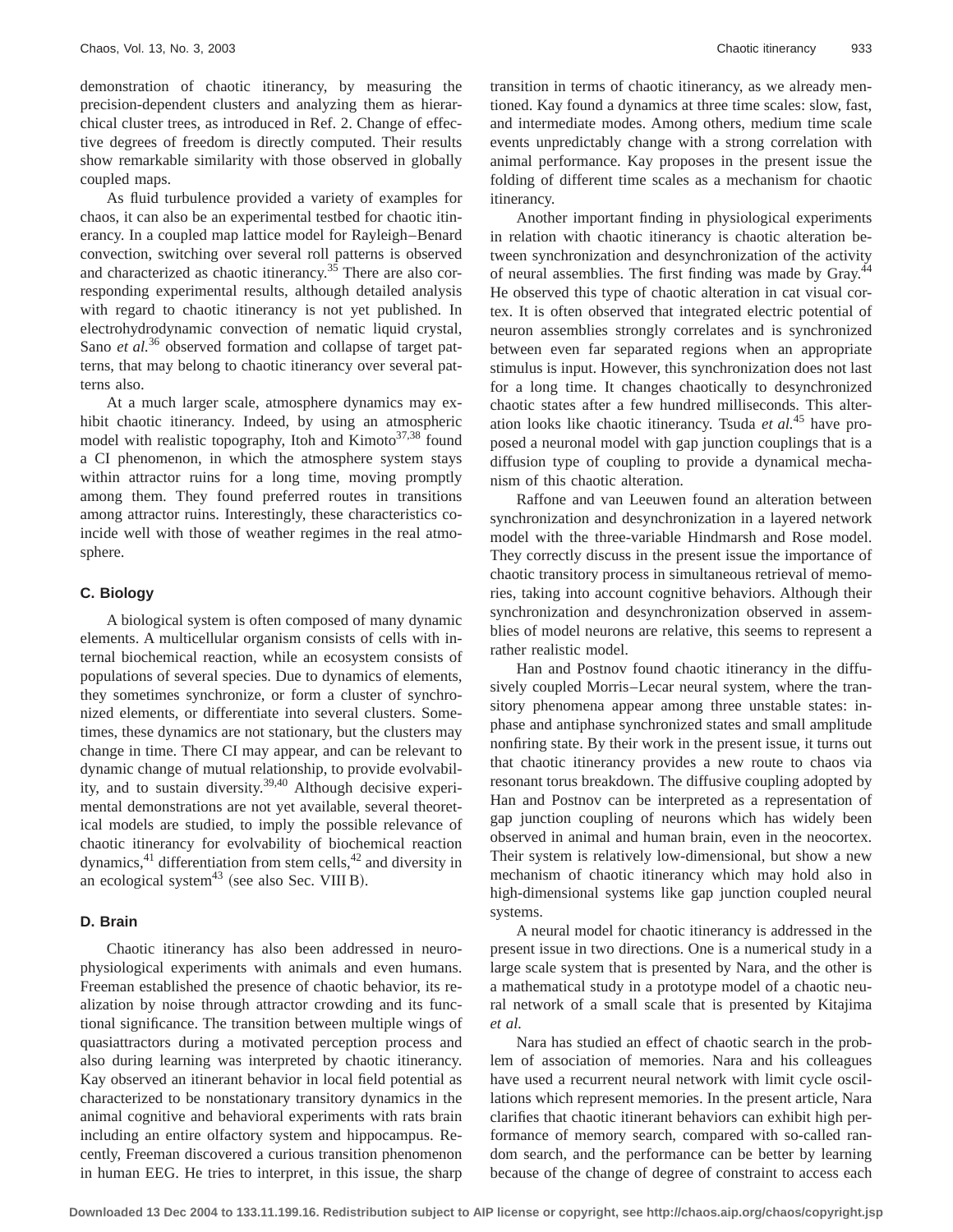memory pattern even when chaotic search was worse than random search.

Kitajima *et al.* study one of the possible mechanisms of chaotic itinerancy observed earlier by Aihara *et al.* in a network of chaotic neurons. In this article Kitajima *et al.* treat four coupled chaotic neurons with two orthogonal patterns which are stored in the network as a representation of memory. The model was a reduced six-dimensional chaotic map which possesses a three-dimensional chaotic subsystem. They analyzed the model and found the presence of the intersection of unstable manifolds of periodic points and collapse of in-phase-locked chaos as an essential process of the presence of chaotic itinerancy appeared in the model.

## **E. Chaotic itinerancy at a psychological and a social system?**

Aiming at a higher behavioral or psychological level, Ikegami and Morimoto studied a coupled dynamical recognizer model. The study is inspired by the dynamics of turntaking in conversation. The model is a coupled dynamical system, called coupled dynamical recognizer. Here, each dynamical system is a recurrent neural network, to play a game mutually. The state of neural network represents ''image'' on the strategy of other players. Ikegami and Morimoto used this framework for a three-person game in which coalition pair may be formed or change in time.<sup>46</sup> Due to the instability in learning dynamics, switching of the coalition pair is found, and is studied as chaotic itinerancy. Although there may be some gap between the model and the psychological experiment at the present stage, it will be promising to discuss human psychological process (such as mutual understanding process) from the viewpoint of CI.

Itinerancy over several quasistationary states is often observed in social system. In human history, there are quiescent regimes interspersed by the regime of drastic change, to which the term "revolution" is often assigned. Often, in this transition, order in the ancient regime is replaced by dynamic change of social structure, before novel order is formed. Although it may be too naive at the preset status of research to discuss social dynamics from the viewpoint of CI, it may provide a novel standpoint to analyze the social change.

In the study of history, most studies focus on estimating a chain of causal relationships so far. Chaotic itinerancy may give a framework to understand a mechanism for the change of relationships among elements, for generation and collapse of ordered structure, and for the dynamics of transition among ordered states. By choosing a problem concerning economics, in particular money, Yasutomi discusses the emergence and collapse of money from dynamical systems of many agents exchanging goods, in this issue.

#### **VIII. SIGNIFICANCE OF CHAOTIC ITINERANCY**

#### **A. Dynamics of relationship**

In a biological system, often several elements show correlated motion or work together. Activities of neurons are often correlated, while a group of genes is sometimes expressed together. In such case, often it is assumed that couplings are prepared to be strong within these elements form-

Still, examples are increasing to suggest that these groups are not pre-defined, but can change in time. Groups of neurons or genes that work correlatively often change in time or change depending on external condition.

in cellular biology.

CI provides a novel viewpoint in such ''dynamic change of relationships" (see also, for example, Ref. 45). In CI, groups of correlated action are formed at each attractor ruin, as a result of dynamics, even without predefined strong couplings among the elements. The connection strength among elements in each group is not necessarily strong. The connection among elements may give restriction for the transition among attractor ruins, but groupings are not necessarily determined by them.

In this sense, CI gives a new insight into how moduletype structures are formed spontaneously, and also on how rules on dynamic change among these structures are generated.

As for a theoretical tool to understand generation of ordered motion with low-dimensional degrees of freedom, "dissipative structure"  $47$  or slaving principle<sup>48</sup> is often adopted. Chaotic itinerancy gives both the formation of ordered structure and also its collapse, and furthermore generation of flexible rule, for this itinerancy. Here it should be noted that the itinerancy is a property of each element dynamics, but occurs at a macroscopic level defined by collective motion given by elements. In this sense, the rule for itinerancy is with regards to a higher level than each element dynamics.

#### **B. Evolvability and stability**

A biological system consists of a huge number of elements, say chemical species for a cell, species for ecosystem. How such high-dimensional dynamical systems keep stability is one of the key questions in a biological system. Furthermore, a biological system, although it is stationary over some time span, can also change in a longer time span, as are common in developmental dynamics and in evolution. A biological system satisfies both recursiveness to maintain its macroscopic state and changeability to a novel state as evolution. Here, the time regimes for recursiveness and evolution are sometimes separated, as seen in metamorphosis in development, and as discussed as punctuated equilibrium for evolution. Chaotic itinerancy gives a theoretical mechanism to stability for a recursive state and also to evolution. Stability of ecosystem is discussed with population dynamics of a variety of species $43$  in relationship with CI, while recursive production of biochemical states and their evolution are studied with itinerant dynamics.<sup>41</sup>

#### **C. Energy conversion**

As discussed in Sec. VII A, CI may provide a robust mechanism for energy conversion within fluctuating environment. If the conversion occurs through ''heat,'' mechanical energy given by a few degrees of freedom is once absorbed into many degrees of freedom. CI also gives switching be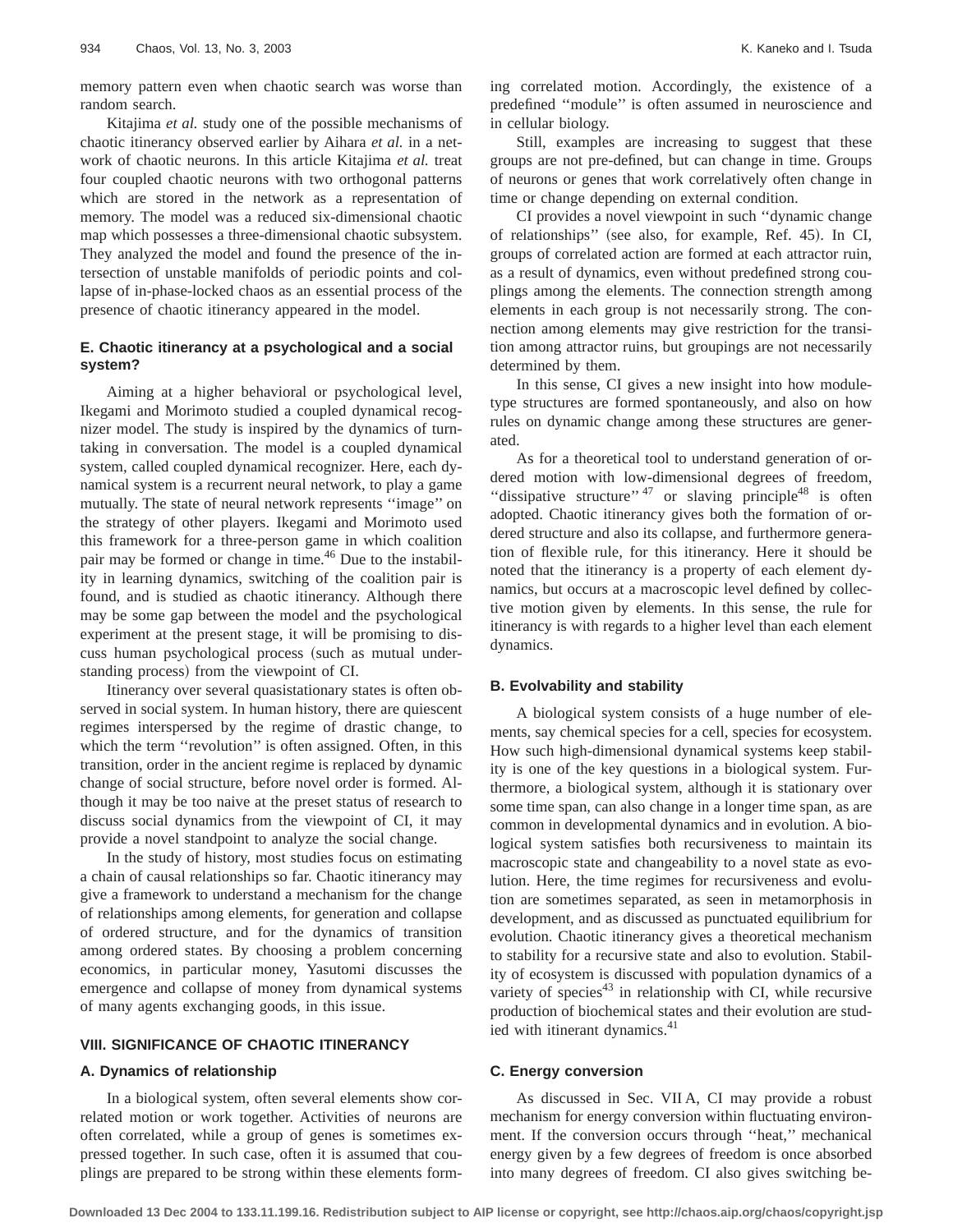tween low- and high-dimensional dynamics. In CI, however, itinerancy occurs through restricted paths within the total phase space. Hence the conversion may occur more robustly and efficiently within a limited time span. Deviation from Arrhenius law for crossing energy barrier discussed by Nakagawa and Kaneko may suggest such relevance of CI dynamics to energy conversion.

### **D. Searching process**

Searching process within high-dimensional phase space is often important in optimization and information processing. Since orbits in CI take only restricted regions in the phase space, the search process with CI may be more efficient than random searching process, if the dynamics in the phase space are chosen properly. An example for such application was discussed by  $Nozawa<sup>23</sup>$  as a use of CI for the traveling salesman problem.

#### **E. Information processing**

Since in chaotic itinerancy ''neutral'' stable modes are immanent, which are realized in the successive transitions between ordered modes via chaotic motion, the decay of the autocorrelations and mutual information due to chaotic motion is very slow; usually in power decays. In such a case, according to Matsumoto and Tsuda,<sup>49-51</sup> an information mixing appears, thereby the information input to a certain element of the network could propagate to other elements before decaying. By the information mixing property, the information possesses a similar structure to hologram. In other words, each digit contains the content of whole information, though there is a quantitative difference. By this property, the input information is maintained within the network. The difference from the hologram is the way of maintenance of information: in a static manner in hologram, but in a dynamic one in chaotic itinerancy. Indeed, such global information cascade in CI is studied by using a bit space, for a GCM.<sup>6</sup>

Furthermore, another significance of chaotic itinerancy in information processing lies in the use of temporal development. As Raffone and van Leeuwen show in the present issue, and Tsuda *et al.*<sup>52</sup> and Nicolis and Tsuda<sup>53</sup> also show elsewhere, the motion of chaotic itinerancy could realize the multiplexing time series. This is particularly important when we consider a pattern association with the help of associative memory. When some patterns pop up in our mind, this must not kill other memorized patterns. When such a pattern disappears from our mind, another pattern should pop up for information processing. It turns out by the present work of Raffone and van Leeuwen that this is realized by neural networks exhibiting chaotic itinerancy that is chaotic alternation between synchronization and desynchronization even in learning process.

Generation of various time scales in chaotic dynamics may allow for information propagation in modes with different time scales. CI, through correlations of ordered modes and chaotic dynamics, may lead to such information propagation to modes with far distant time scales. Indeed, in biological system, modes with different time scales are intermingled. Furthermore, in ''memory,'' fast time-scale changes are embedded into much slower modes. Papers by Fujimoto and Kaneko and Kay discuss this issue.

The significance of chaotic itinerancy in the brain and cognition has widely been discussed by Tsuda and colleagues.54 Among others, related to this issue, the simultaneous processing of learning and retrieval of memories is highlighted. In the appearance of chaotic itinerancy, the system which exhibits chaotic itinerancy can retrieve memorized patterns while learning. In usual neural network models, this simultaneity has been difficult to realize, because without chaotic itinerancy only currently retrieved memory is object to be learned and such excess learning avoids the renewal of retrieval of memories.

Freeman<sup>55</sup> addressed a perceptual drift as a possible contribution of chaotic itinerancy to the level of perception and cognition. Perceptual drift is necessary particularly for pattern recognition and classification that we naturally experience in our daily life. This is a category formation in an extensive sense. For category formation, both identification of different patterns by finding similarity and differentiation of similar patterns by finding difference<sup>45</sup> are prerequisites. In order to make these processes compatible, perceptual drift is used to work at the cognitive level. Freeman's finding addressed in the present issue is new evidence of perceptual drift. Since perceptual drift is deeply related to the way of formation of memories, especially episodic memories, the propagation and nonstationary transition of the activity of the entire olfactory system and hippocampal formation with multiple time scales described by Kay may give a dynamical mechanism of perceptual drift underlying the formation of memories.

- <sup>1</sup>K. Ikeda, K. Matsumoto, and K. Otsuka, "Maxwell–Bloch turbulence," Prog. Theor. Phys. Suppl. 99, 295 (1989).
- <sup>2</sup>K. Kaneko, "Clustering, coding, switching, hierarchical ordering, and control in network of chaotic elements," Physica D 41, 137 (1990).
- $3$ K. Kaneko, "Globally coupled circle maps," Physica D **54**, 5 (1991).
- <sup>4</sup> I. Tsuda, in *Microcomputers and Attention* (Manchester University Press, Manchester, 1991), p. 430; "Chaotic itinerancy as a dynamical basis of hermeneutics in brain and mind," World Futures 32, 167 (1991).
- <sup>5</sup> I. Tsuda, ''Dynamic link of memory–chaotic memory map in non equilibrium neural networks," Neural Networks **5**, 313 (1992).
- ${}^{6}$ K. Kaneko, "Information cascade with marginal stability in network of chaotic elements," Physica D 77, 456 (1994).
- <sup>7</sup>*Theory and Applications of Coupled Map Lattices*, edited by K. Kaneko (Wiley, New York, 1993); "CHAOS focus issue on coupled map lattices," Chaos 2, 279 (1992).
- <sup>8</sup>K. Kaneko, "Dominance of Milnor attractors and noise-induced selection in a multi-attractor system," Phys. Rev. Lett. **78**, 2736 (1997).
- <sup>9</sup>K. Kaneko, "On the strength of attractors in a high-dimensional system: Milnor attractor network, robust global attraction, and noise-induced selection," Physica D 124, 322 (1998).
- <sup>10</sup> J. Milnor, ''On the concept of attractor,'' Commun. Math. Phys. **99**, 177 (1985); **102**, 517 (1985).
- <sup>11</sup> J. C. Sommerer and E. Ott, "A physical system with qualitatively uncertain dynamics," Nature (London) 365, 138 (1993); E. Ott *et al.*, "Scaling behavior of chaotic systems with riddled basins,'' Phys. Rev. Lett. **71**, 4134 (1993).
- 12A. S. Pikovsky and P. Grassberger, ''Symmetry breaking bifurcation for coupled chaotic attractors," J. Phys. A 24, 4587 (1991).
- <sup>13</sup>K. Kaneko, "Dominance of Milnor attractors in globally coupled dynamical systems with more than  $7±2$  degrees of freedom," Phys. Rev. E 66,  $055201(R)$   $(2002)$ .
- <sup>14</sup>G. A. Miller, *The Psychology of Communication* (Basic, New York, 1975).